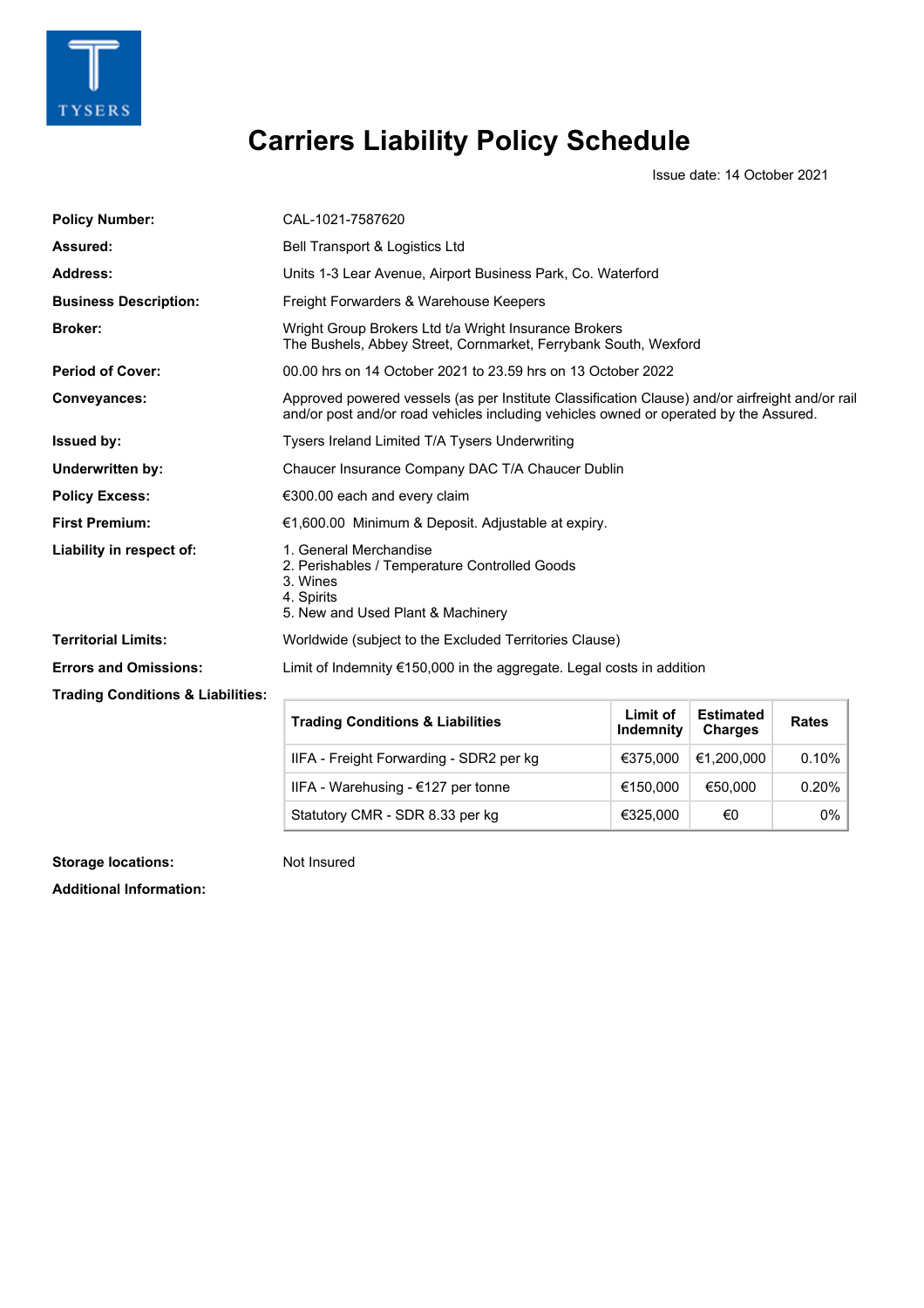

# **Carriers Liability Policy Schedule**

#### **Endorsements:**

#### **• IIFA Extension**

It is noted and agreed this policy has been extended to indemnify you against your legal liability as a Freight Forwarder in respect of loss of or damage to goods in the event of IIFA standard trading conditions being overridden by a national or international **convention.**

This policy shall indemnify you to the full extent of your legal liability under a national or international convention up to the Limit of **Indemnity stated in the Policy Schedule.**

#### **• Errors & Omissions Extension**

Subject to the conditions, restrictions and exclusions herein or endorsed hereon, and in connection with your occupation as specified in the Schedule, this insurance is extended to indemnify you against your liability for claims made against you under your trading conditions during the policy period for damages, costs and expenses caused by your breach of duty by reason of any negligent act, negligent error or negligent omission, arising from failure to comply with instructions, faulty arrangements or clerical errors by you, your predecessors, any employee or sub-contractor in the course of the conduct of your occupation as specified in **the Schedule but, we will not indemnify you for claims made:**

**a) which arise from circumstances first notified to your prior to inception of this insurance.**

b) in respect of, fraudulent, criminal or malicious acts or omissions of you or your predecessors or any agent thereof, or by any **person at any time employed by you or your predecessors.**

- **c) as a result of your insolvency.**
- **d) as a result of any inability to pay or collect any monies.**
- **e) by any Government Authority.**
- **f) as a result of defamation.**
- **g) as a result of death or disease of or bodily injury to any person.**
- h) as a result of your acting as principal for the charter of the whole or part of any vessel or aircraft.
- **j) for failure to comply with instructions to arrange insurance or for the inadequacy of such insurance.**
- **k) for loss of or damage to property.**
- **l) for liability as an employer to employees.**
- **m) for any professional advice given.**
- **n) for any fines or penalties relating to T-Forms and the like.**
- p) for any increased limitation of liability under the applicable trading conditions, unless agreed by Underwriters.
- **r) for breach of duty of care, where the claimant has no contractual relationship with you.**
- **s) for failure to comply with any Quota regulations or to make any Quota application.**

**The Policy Excess for this section is €750.00**

#### **• Deterioration of Perishables / Temperature Controlled Goods**

**It is noted and agreed that Exclusion 4.5 Deterioration of Perishables is hereby deleted.**

# **• Excluded Territories Clause**

This Policy does not cover sendings to from or between any Country (ies) or Territory (ies) or to from or between any place within such Country (ies) or Territory (ies) listed in the Policy under Excluded Territories unless such cover has been expressly granted by **the Company in writing prior to the commencement of any transit involving such sending.**

#### **Excluded Territories;**

**Afghanistan, Angola, Armenia, Azerbaijan, Crimea, Democratic Republic of Congo, Ethiopia, Iran, Iraq, Kazakhstan, Kosovo, Kyrgyzstan, Lebanon, Liberia, Libya, Nigeria, North Korea, Russia, Rwanda, Somalia, Sudan, Syria, Tajikistan, Turkmenistan,** Ukraine, Uzbekistan, Vojvodina, Yemen or any other country which is currently, or subsequently becomes, subject to a United **Nations Resolution prohibiting trade.**

#### **• Excluded Goods**

This policy does not cover liability in respect of or arising from or caused by the following goods unless specifically noted in the Schedule or if in groupage containers, the contents of which have not been declared or are not known to the Assured.